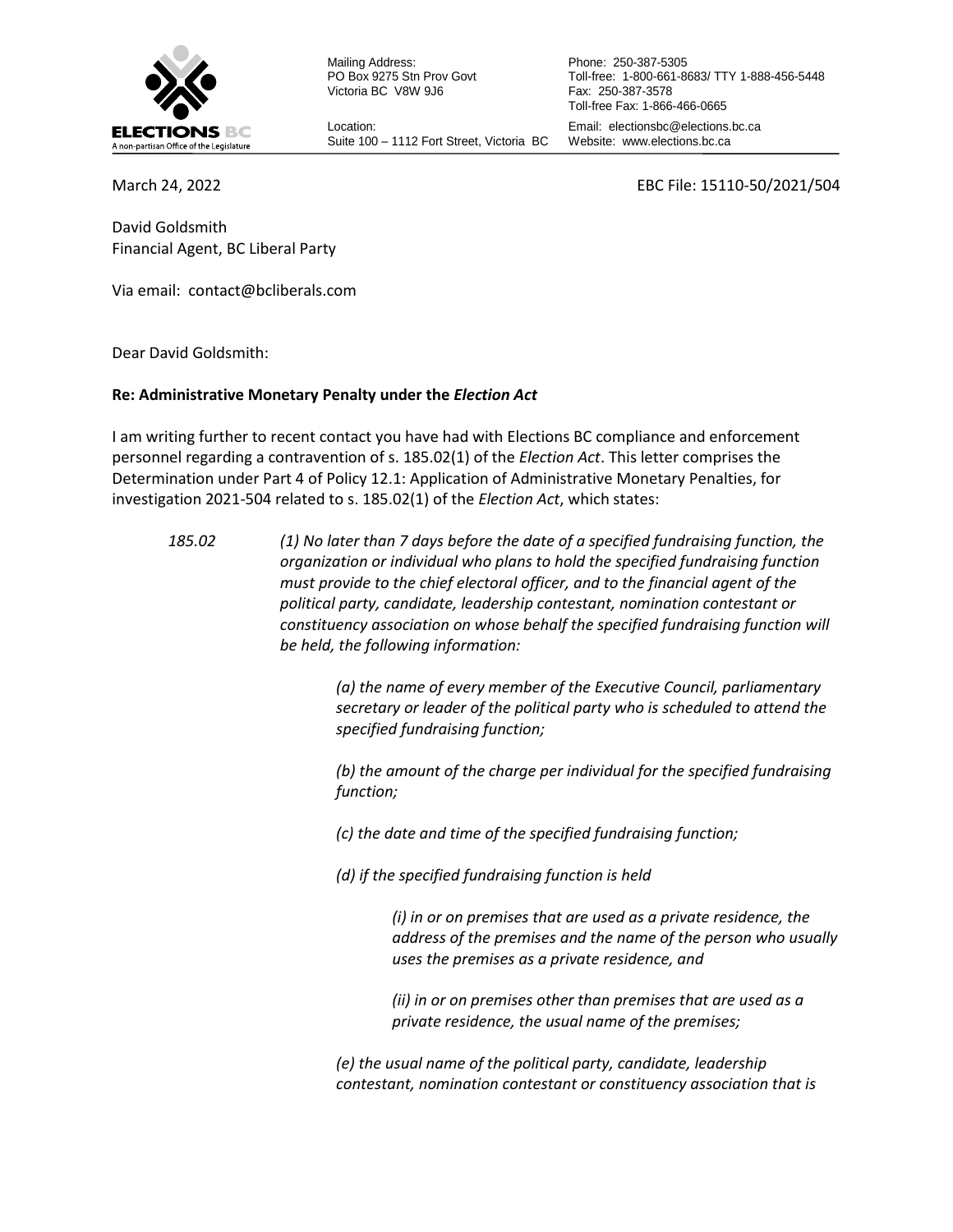*holding the specified fundraising event or on whose behalf the specified fundraising event is being held.*

## **Background:**

This matter relates to the BC Liberal Party being non-compliant with section 185.02(1) because of its late filing. Elections BC's Investigations team provided you with the investigation report and recommendations for a penalty amount range of \$200-\$400 on March 2, 2022. At that time, you were given an Opportunity to be Heard in accordance with Elections BC's Policy 12.1: Application of Administrative Monetary Penalties. On March 9, 2022, we received notice from Controller Kevin Tang that you had waived the Opportunity to be Heard, and accepted the findings of the investigation.

A summary of the findings from the Investigation Report is as follows:

*On January 8, 2020, the BC Liberal Party filed a Specified Fundraising Function (Spec-FF) form with Elections BC for the event titled Spring Celebration with MLA Teresa Wat, which was held on January 13, 2020. Section 185.02(1) of the Election Act (the Act) requires that an organization or individual planning to hold a Spec-FF, provide notice of that event to Elections BC at least seven days before the event is to be held. Because the event was held on January 13, 2020, the BC Liberal Party was required to provide the notice on or before January 6, 2020.*

*Specified fundraising functions are events:*

- *Attended by the leader of a major political party, a parliamentary secretary, or a member of the Executive Council, and*
- *held to raise funds for a major political party or candidate, leadership contestant or constituency association representing a major political party.*
	- *The Act defines a major political party as a party that has a member, or is eligible to appoint a member, to the Election Advisory Committee.*

*It appears that the BC Liberal Party may have been non-compliant with section 185.02(1) of the Act because of its late filing. Because the BC Liberal Party would be subject to a monetary penalty under section 220.03 if they were determined to be non-compliant with section 185.02(1), I commenced an investigation under part 1 section 1, of Policy 12.1: Application of Administrative Monetary Penalties (Policy 12.1), regarding the Spring Celebration with MLA Teresa Wat Spec-FF.*

*At the conclusion of my investigation, I determined that it was likely that the BC Liberal Party did not comply with section 185.02 of the Election Act, and therefore prepared the investigation reports required by part 1, section 7(a) of Policy 12.1. For the reasons explained in the narrative below, I suggest that the Enforcement Adjudicator assess a penalty of between \$300 and \$600 against the BC Liberal Party under section 220.03 of the Election Act.*

#### **Determination**

I am satisfied that I have the authority to consider the matter and make a decision pursuant to ss 10, 12(3), 185.02(1) and 220.03 of the Act. In making my decision, I also considered the Act s. 1 definition of Specified Fundraising Function and Elections BC's Policy 12.1: Application of Administrative Monetary Penalties.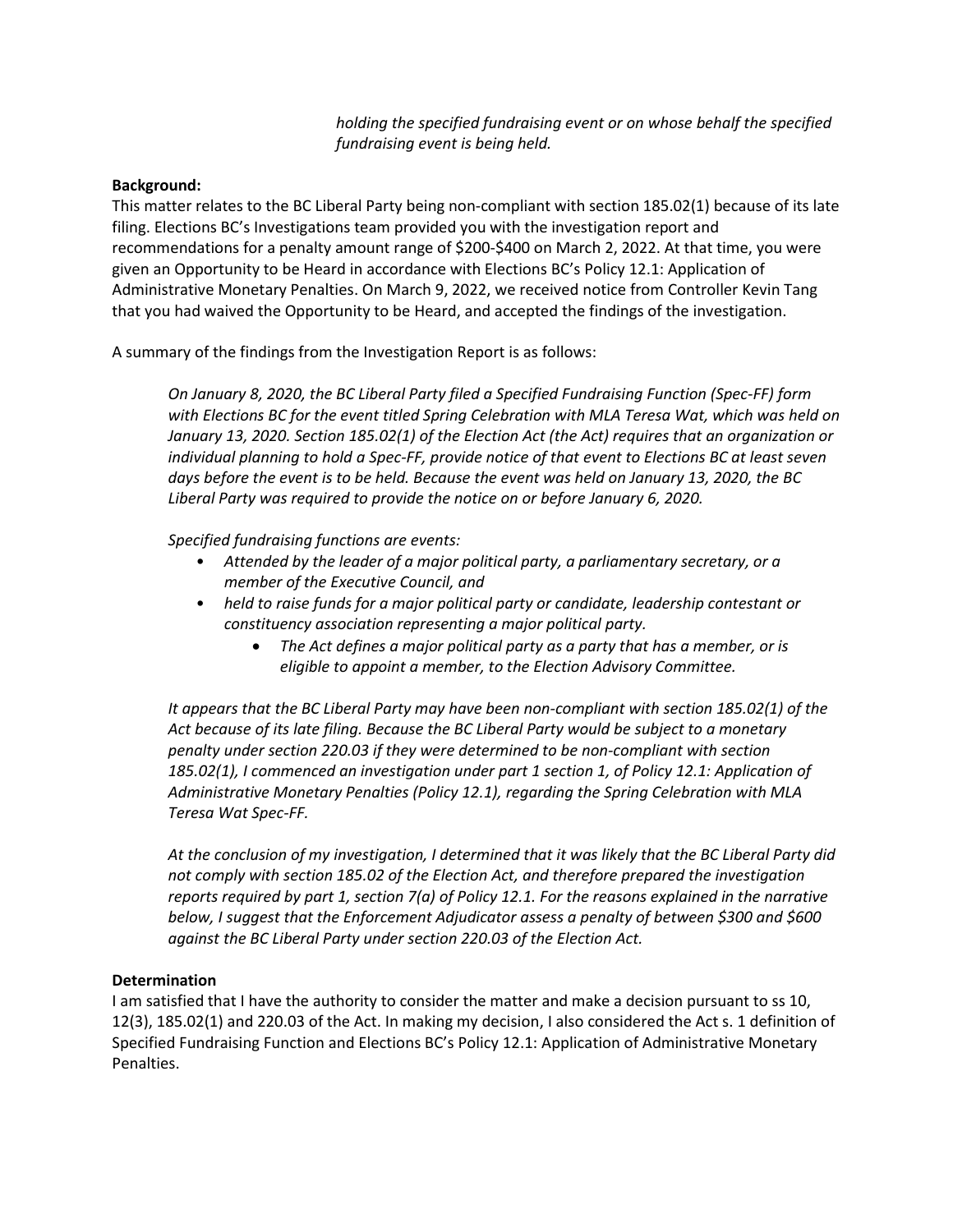Having reviewed the file I am satisfied that the Party held a Specified Fundraising Function due to the attendance of then BC Liberal Party leader Andrew Wilkinson at the January 13, 2020 Spring Celebration with Teresa Wat, which was a fundraising event for the Party. Under s. 185.02 of the Act, the Party was required to provide Elections BC with at least seven days notice of the event. The Party failed to comply when it provided the notice on January 8, 2020, less than the required seven days' notice. I conclude that the Party contravened s. 185.02(1) of the Act and that an Administrative Monetary Penalty under s. 220.03 is warranted.

# **Penalty Calculation**

I reviewed the enforcement file and factors which may influence the amount of the penalty.

- The Specified Fundraising Event raised a net benefit to the Party of \$29,708.15, making it a significant fundraising event.
- It does appear that the BC Liberal Party realized that they should be providing notice of the event and did try to comply, but missed the seven day statutory requirement.
- I am satisfied that the contravention was inadvertent.
- There is no repetitive pattern to the contravention.
- The BC Liberal Party has been entirely forthright and cooperative with Elections BC investigators and has taken steps to prevent a similar contravention in the future.
- The BC Liberal Party, upon being apprised of the investigation and potential Administrative Monetary Penalty, waived their right to be heard.
- The contravention is of a technical nature, and I conclude that it is unlikely to have had any effect on any political contest.
- I reviewed recommendations from Elections BC investigators.

# **Conclusion**

Considering the above, and the admitted non-compliance with 185.02(1) of the Act, I have decided that the BC Liberal Party be subject to a \$300 Administrative Monetary Penalty under s. 220.03 of the *Election Act*.

In accordance with Elections BC's Application of Policy 12.1: Application of Administrative Monetary Penalties, the monetary penalty will be applied, and this determination published on Elections BC's website (as noted in Part 7) 38 days after the date you are served this determination. If you seek court relief under the Act, publication will be suspended until the completion of that process.

You have a further 30 days following publication and application of the monetary penalties to either pay the penalty or enter into a payment agreement with Elections BC to pay the penalty over the period of one year. Payment(s) can be made by cheque to the Minister of Finance, C/O Elections BC at the address below.

# **Mailing Address:**

PO Box 9275 Stn Prov Govt Victoria, BC V8W 9J6